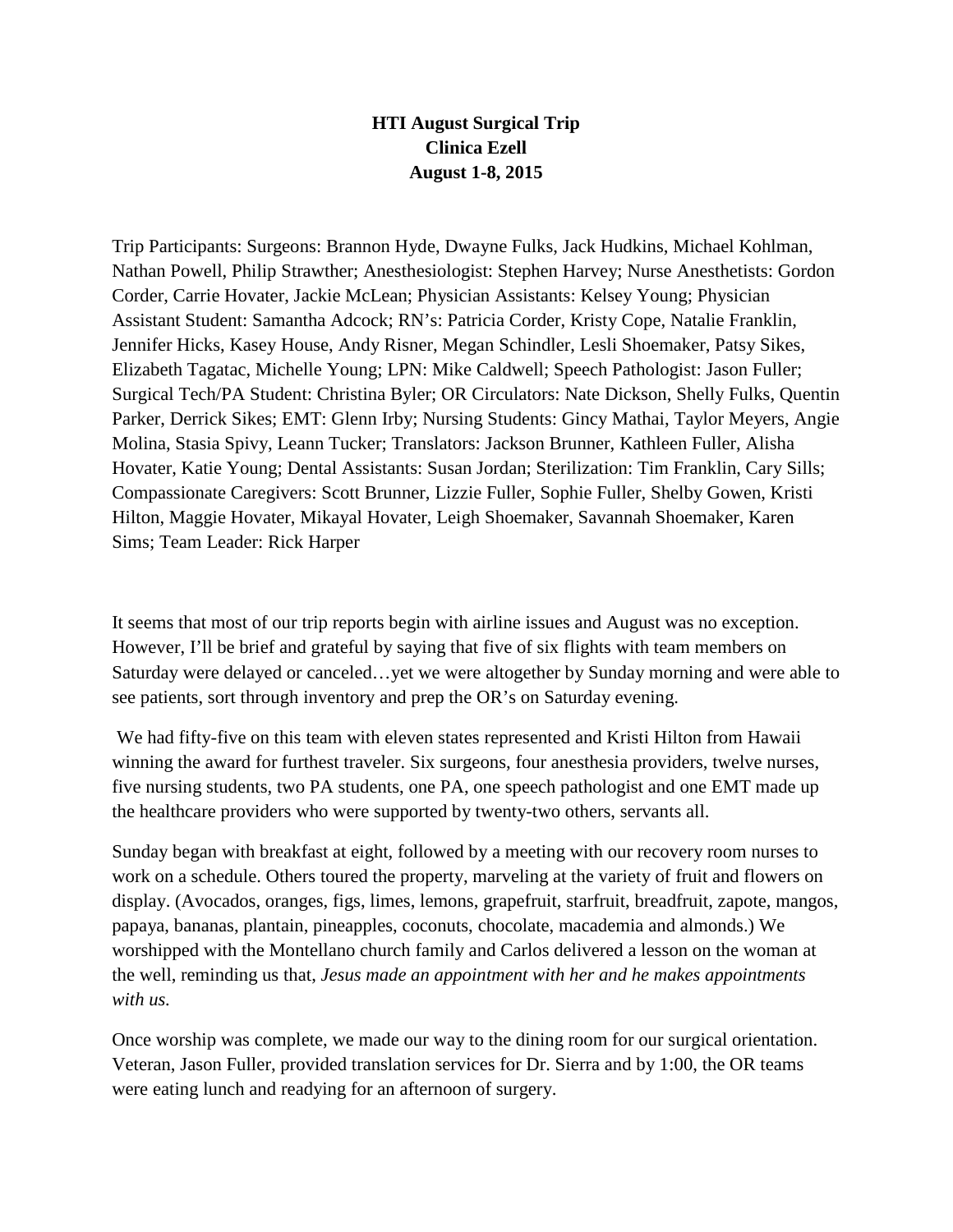We only completed one plastic surgery case on Sunday, but Drs. Dwayne Fulks and Philip Strawther examined and consulted with more than fifty patients that afternoon, the largest number we've ever had scheduled. If this pattern repeats itself and proves to be more than an aberration, we'll need to schedule a third plastic surgery trip each year. General surgeon, Dr. Nathan Powell and cardiac surgeon, Dr. Brannon Hyde were teamed up in one general room and general surgery partners from Kansas City, Drs. Jack Hudkins and Michael Kohlman in the other, good for eight cases on Sunday.

Twenty-two cases were on the docket for Monday, but it was overly ambitious and we moved two cases to Tuesday early in the day and completed twenty cases before breaking for a late supper. Sixteen general and four plastic cases. And while surgery was going on, ABC deliveries were taking place throughout the week, so two of our US volunteers traveled with Luis each day to help distribute food and staples to the families.

Optimism remained high on Tuesday and we began with five plastic and thirteen general cases on the schedule. Unfortunately, and only after much angst, we canceled one plastic case and scheduled her for February of 2016. Yes, that is several months off, but the surgery was not urgent and in order to provide optimal care, it was the right decision. Through Tuesday, our plastics team and completed four cleft surgeries and one major hand repair, along with a few other cases, a bit less dramatic.

Scott Brunner, caregiver, author, song leader and current CEO of the Georgia Pharmacy Association was with us this week, and on Tuesday, went out with Dr. Walter Sierra for his mobile clinic in Samayac. Scott was gracious enough to share his thoughts each day with a post on our Facebook page, so please take time to read…if you enjoy the writing of a gifted storyteller and author.

<https://www.facebook.com/pages/Health-Talents-International/119070278114496>

(Plastic Surgery, before and after photos are on the next page.)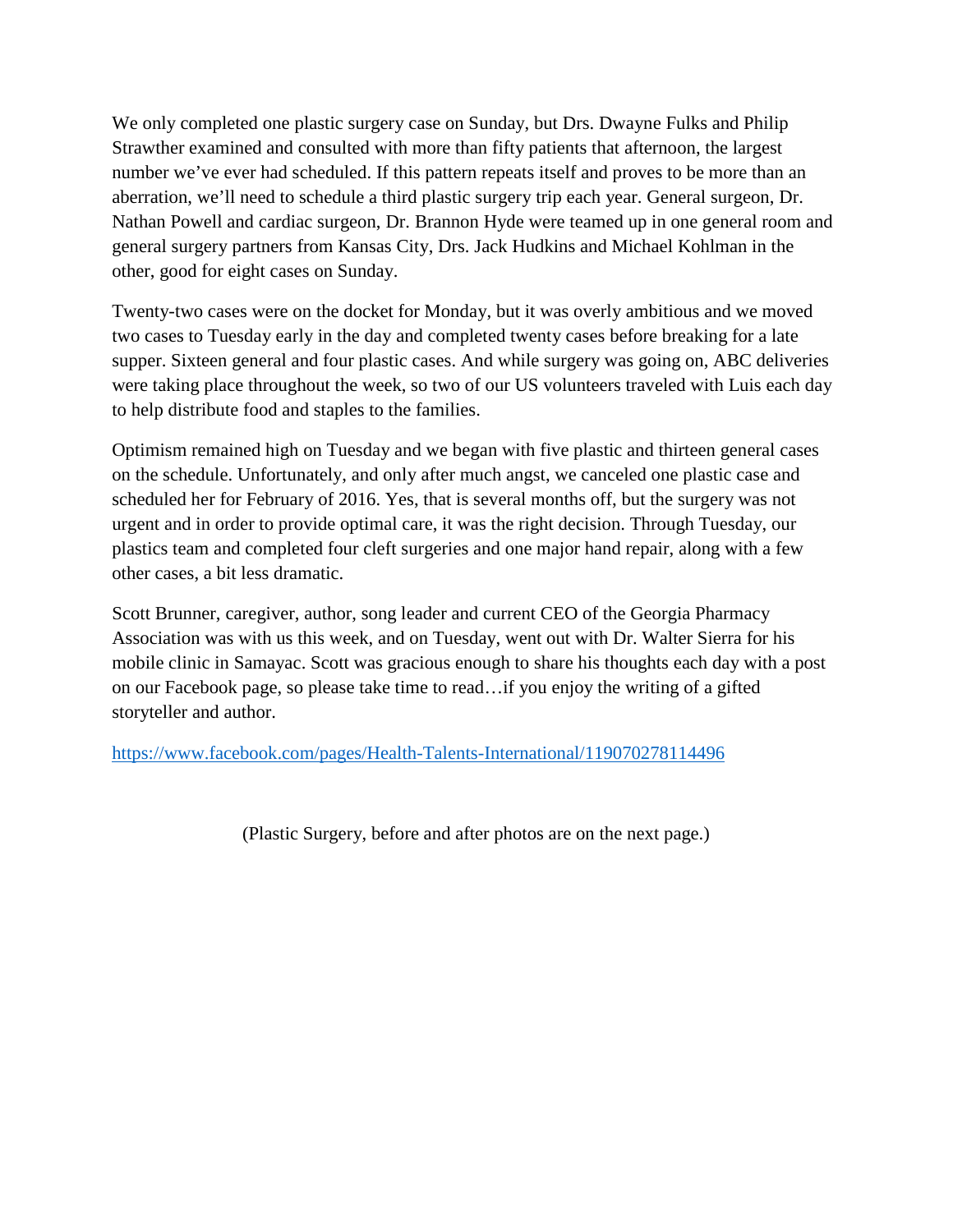

The results of a burn wound not properly treated. We were able to return

function and form to the hand of this sweet child.

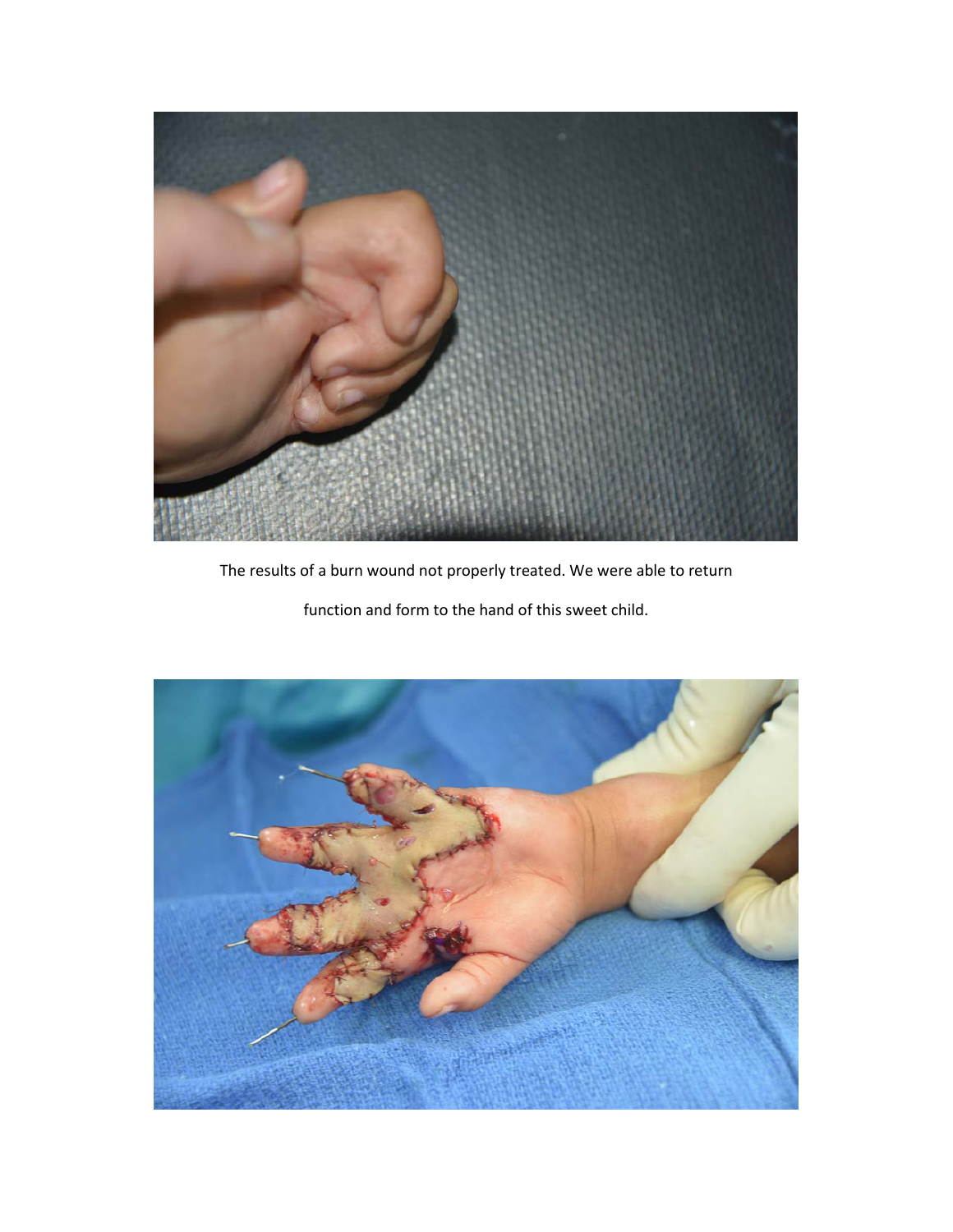Sweetness personified!



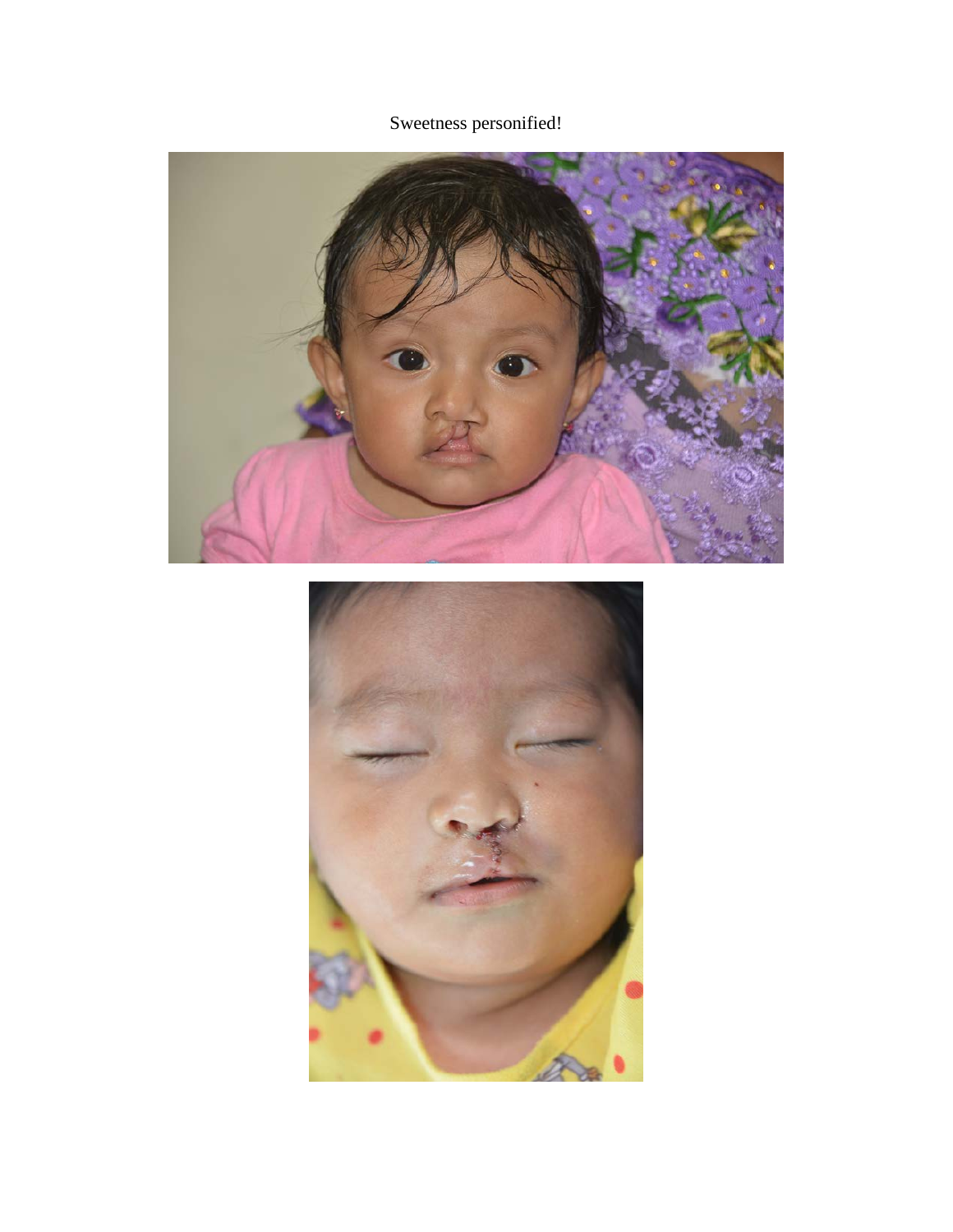Our goal each day is to be out of the OR by 6:00 PM, it makes for a better work environment, less fatigue for our OR and recovery crews and more restful evenings for our patients. However, we seldom achieve that goal before Tuesday evening when our teams have gelled and are performing at peak levels. *And peak level for us is almost twice the daily production of an OR team in the US.* Thus, it should not be a surprise when twenty-one patients are scheduled on Wednesday, our last full day of surgery. And we had all patients in recovery in time for supper together!

Thursday found us with seventeen patients scheduled, most of them were minor cases, eleven general and six plastic. The general rooms were empty before noon and we sent a large contingency to Lake Atitlan and San Lucas Toliman. The plastic room was done by 1:00 and mellow was an apt description for Thursday afternoon. By late that afternoon, less than ten patients remained in recovery as all others had been discharged. Eighty-three surgical patients for the week, with a few of those having multiple procedures. This was the third most cases ever completed in a single week, all patients were discharged on Friday. And one week later, they all returned for post-operative checkups with good evaluations. Praise the Lord!

We bid farewell on Friday morning to three on our team who returned to the US, while the remnant gathered for a team photo before heading off to Antigua.

Friendship, fellowship and faithfulness characterized this team, a common trait for those who make up the Health Talents family. Jesus does make appointments, with us and for us. For the 2015 August surgical team and those we served, that appointment was at Clinica Ezell in Aldea Montellano, San Migeul Panan, Suchitepequez, Guatemala.